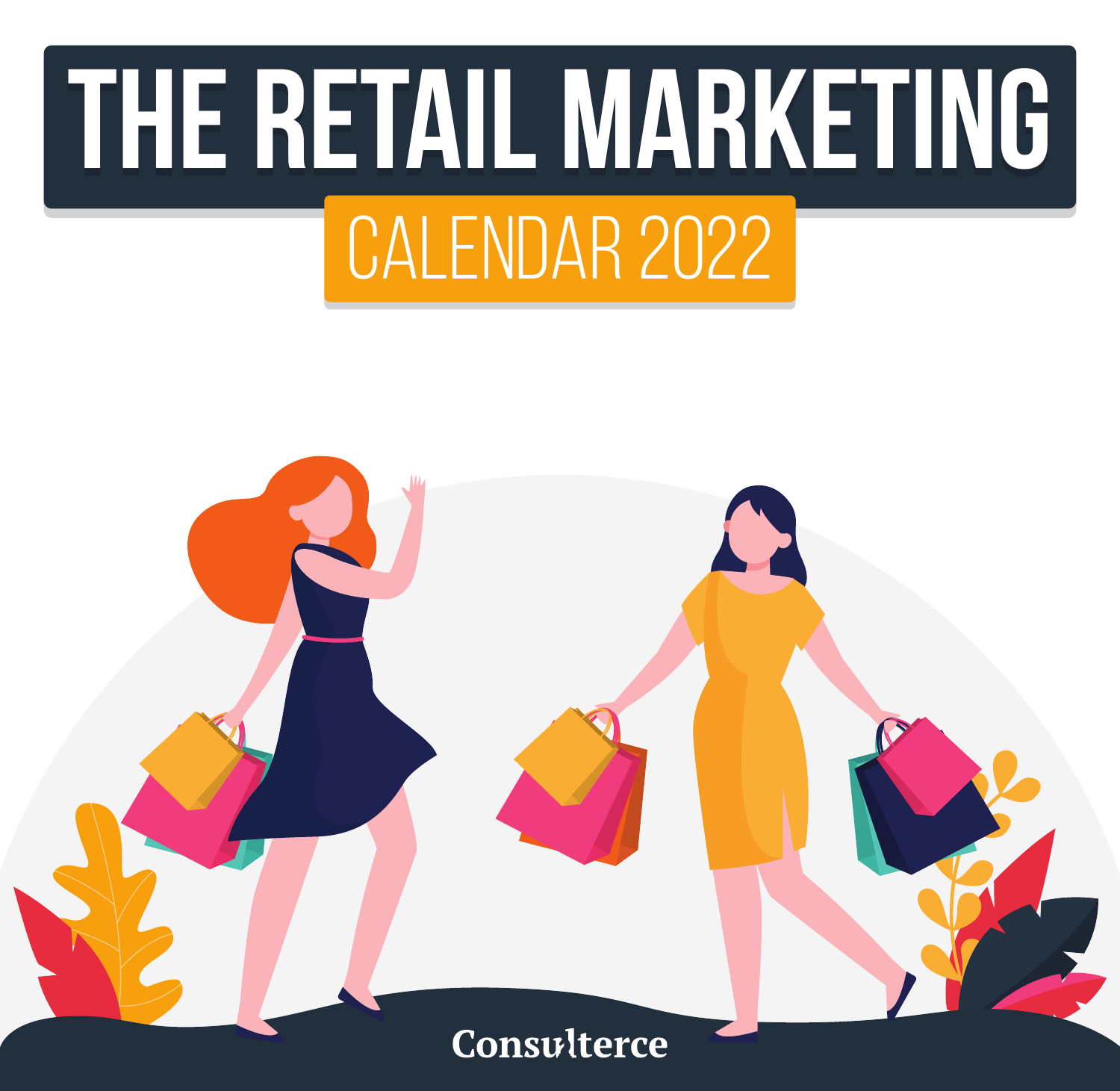#### JANUARY **01**

| SUN            | <b>MON</b>     | <b>TUE</b>     | WED | <b>THU</b>       | FRI            | SAT          |
|----------------|----------------|----------------|-----|------------------|----------------|--------------|
|                |                |                |     |                  |                | $\mathbf{1}$ |
| $\overline{2}$ | $\mathfrak{S}$ | $\overline{4}$ | 5   | $\boldsymbol{6}$ | $\overline{7}$ | $\,8\,$      |
| $\varphi$      | 10             | 11             | 12  | 13               | 14             | 15           |
| 16             | 17             | 18             | 19  | 20               | 21             | 22           |
| 23             | 24             | 25             | 26  | 27               | 28             | 29           |
| 30             | 31             |                |     |                  |                |              |



| 1st January - New Year's Day                                            |
|-------------------------------------------------------------------------|
| $\bullet$ 1st – 31st January – Dry January                              |
| $\diamondsuit$ 1st - 31st January - Ginuary                             |
| $\bullet$ 1st – 31st January – Veganuary                                |
| $\textcolor{blue}{\blacklozenge}$ 6th January – National Shortbread Day |
| $\quad \Longleftrightarrow \quad$ 17th January – Blue Monday            |
| $\textcolor{blue}{\bullet}$ 25th January – Burns Night                  |
| $\textcolor{blue}{\blacklozenge}$ 26th January – Australia Day          |
| $\Diamond$ 27th January – Chocolate Cake Day                            |
|                                                                         |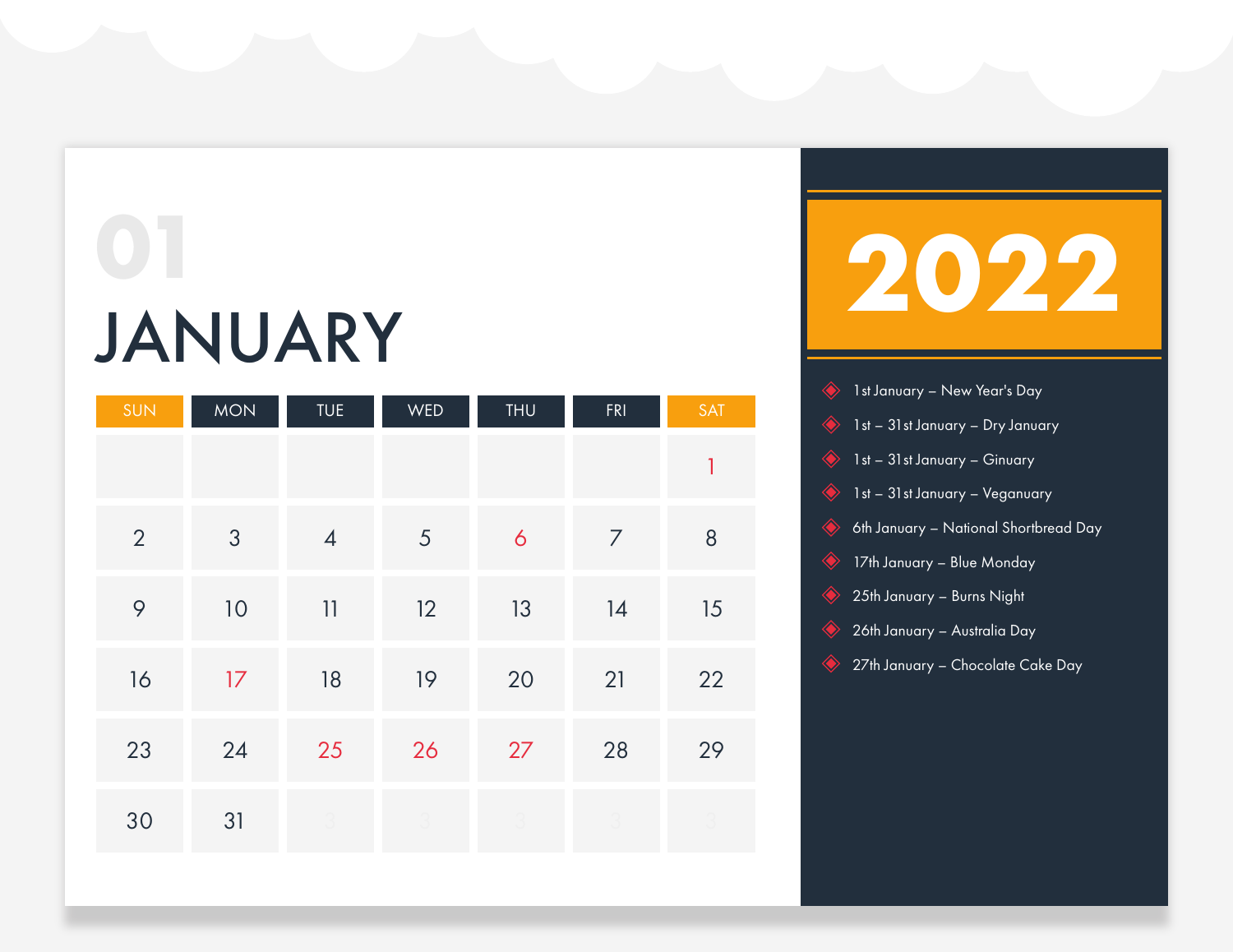### FEBRUARY

| SUN            | <b>MON</b>     | <b>TUE</b> | WED            | <b>THU</b>     | FRI            | <b>SAT</b>     |
|----------------|----------------|------------|----------------|----------------|----------------|----------------|
|                |                | 1          | $\overline{2}$ | $\mathfrak{Z}$ | $\overline{4}$ | $\overline{5}$ |
| $\ddot{\circ}$ | $\overline{7}$ | $\, 8$     | 9              | 10             | 11             | 12             |
| 13             | 14             | 15         | 16             | 17             | 18             | 19             |
| 20             | 21             | 22         | 23             | 24             | 25             | 26             |
| 27             | 28             |            |                |                |                |                |
|                |                |            |                |                |                |                |



- 1st February Chinese New Year (Year of the Tiger)
- 1st 28th February LGBT History Month
- 4th February World Cancer Day ◈
- 5th February World Nutella Day ◈
- 6th February Yorkshire Pudding Day
- 9th February National Pizza Day ◈
- 14th February Valentine's Day ◈
- 17th February Random Act of Kindness Day
- 20th February Love Your Pet Day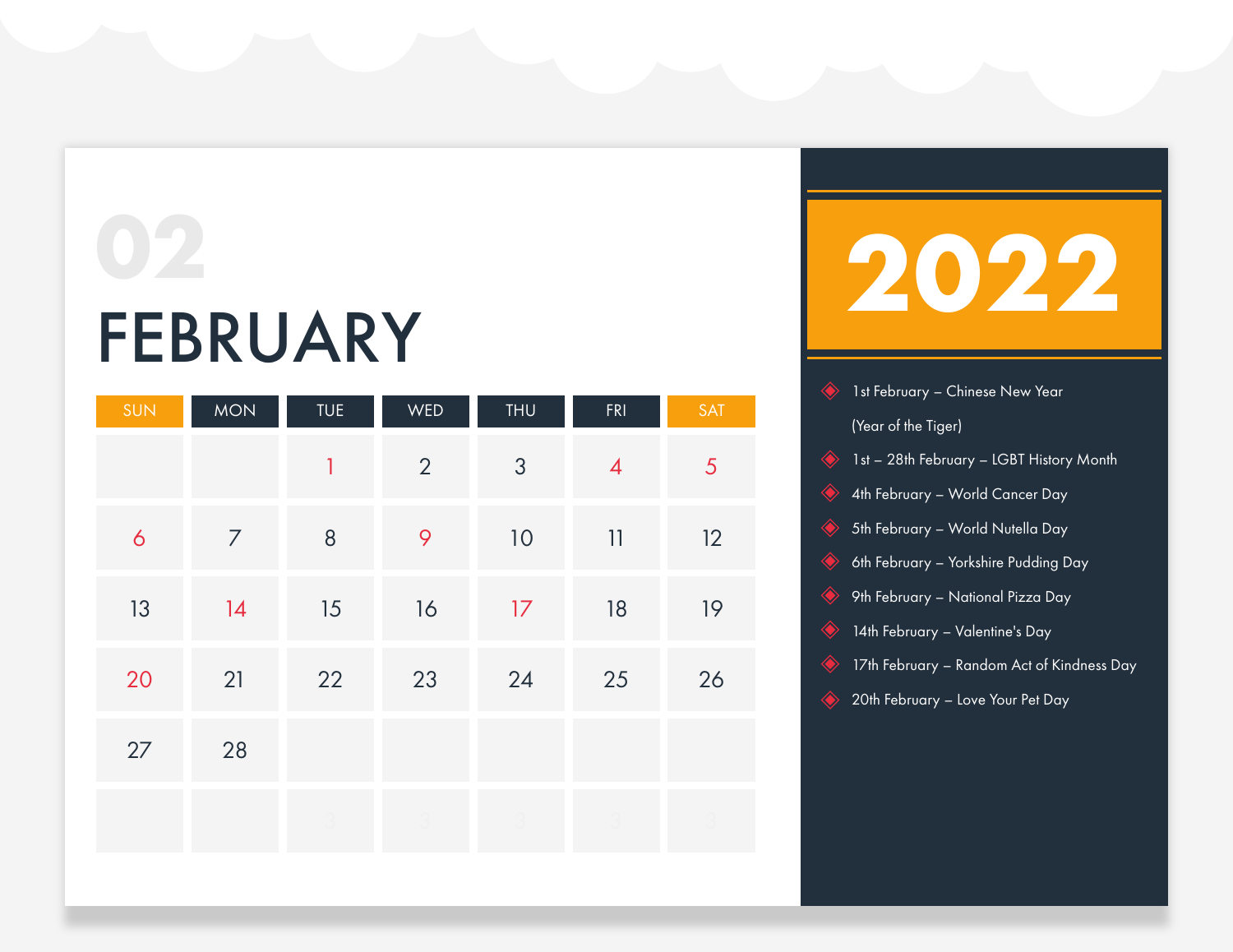### MARCH **03**

| <b>SUN</b>       | <b>MON</b>     | <b>TUE</b>       | WED            | <b>THU</b> | <b>FRI</b>                        | <b>SAT</b> |
|------------------|----------------|------------------|----------------|------------|-----------------------------------|------------|
|                  |                | $\mathbf{I}$     | $\overline{2}$ | 3          | $\overline{4}$                    | $\sqrt{5}$ |
| $\acute{\rm{o}}$ | $\overline{7}$ | $\boldsymbol{8}$ | 9              | 10         | $\begin{array}{c} 11 \end{array}$ | 12         |
| 13               | 14             | 15               | 16             | 17         | 18                                | 19         |
| 20               | 21             | 22               | 23             | 24         | 25                                | 26         |
| 27               | 28             | 29               | 30             | 31         |                                   |            |
|                  |                |                  |                |            |                                   |            |



| ◈ | 1st March – Shrove Tuesday                              |
|---|---------------------------------------------------------|
|   | St David's Day                                          |
|   | 1st March - Pancake Day                                 |
|   | 2nd March - Ash Wednesday                               |
|   | 3rd March – World Book Day                              |
|   | <b>8th March - International Women's Day</b>            |
|   | 10th March - Popcorn Lovers Day                         |
|   | 13th March - BAFTA's                                    |
|   | 17th March - St Patrick's Day                           |
|   | $\leftrightarrow$ 20th March – First Day of Spring      |
|   | $\leftrightarrow$ 25th March – International Waffle Day |
|   | $\leftrightarrow$ 27th March – Mother's Day             |
| ◈ | 27th March – BST starts                                 |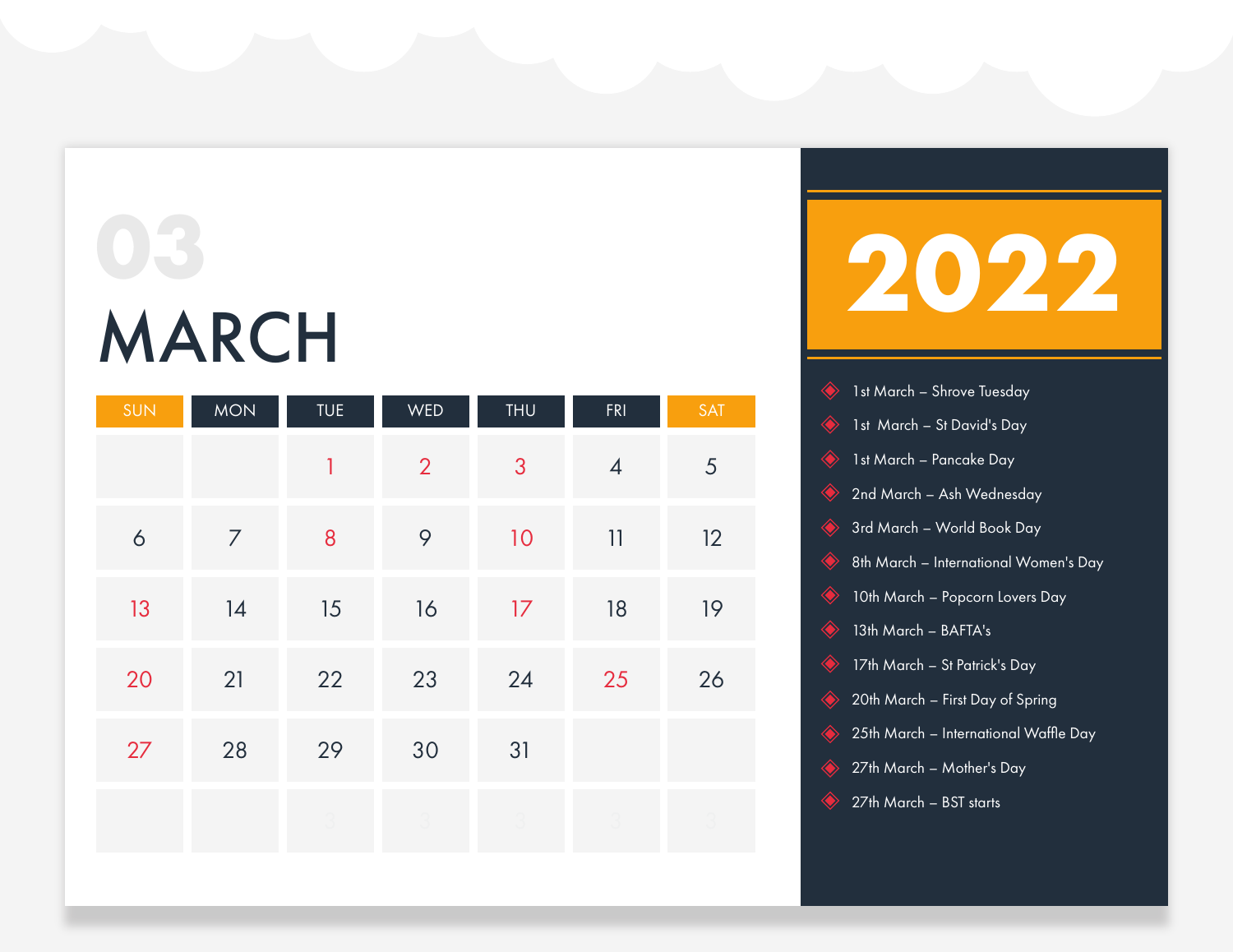# APRIL

| SUN          | <b>MON</b>              | <b>TUE</b>     | WED                  | <b>THU</b>     | FRI            | SAT              |
|--------------|-------------------------|----------------|----------------------|----------------|----------------|------------------|
|              |                         |                |                      |                | $\overline{1}$ | $\overline{2}$   |
| $\mathbf{3}$ | $\overline{4}$          | $\overline{5}$ | $\acute{\mathrm{o}}$ | $\overline{7}$ | $\,8\,$        | $\mathsf{\circ}$ |
| 10           | $\overline{\mathbf{1}}$ | 12             | 13                   | 14             | 15             | 16               |
| 17           | 18                      | 19             | 20                   | 21             | 22             | 23               |
| 24           | 25                      | 26             | 27                   | 28             | 29             | 30               |
|              |                         |                |                      |                |                |                  |



|   | 1st April – April Fool's Day             |
|---|------------------------------------------|
|   | 3rd April - Ramadan Start                |
|   | $\diamondsuit$ 10th April – Siblings Day |
| ◈ | 11th April – National Pet Day            |
|   | $\diamondsuit$ 15th April – Good Friday  |
|   | 17th April - Easter Sunday               |
|   | 18th April - Easter Monday               |
| ◈ | 19th April - Bicycle Day                 |
|   | 21 st April – National Tea Day           |
|   | $\diamondsuit$ 22nd April – Earth Day    |
| ◈ | 23rd April – St George's Day             |
|   |                                          |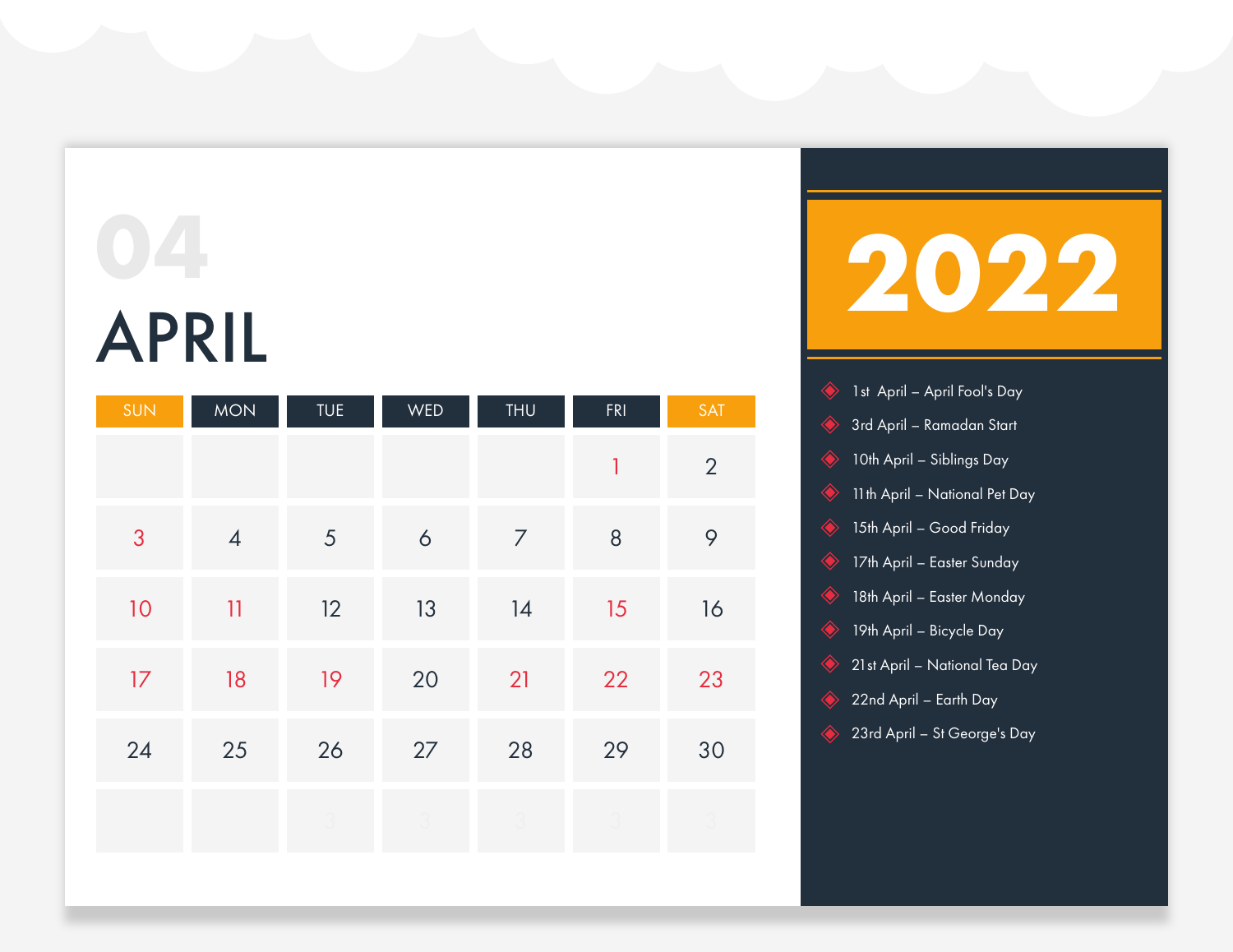### MAY **05**

| <b>SUN</b>     | <b>MON</b>     | <b>TUE</b> | WED            | <b>THU</b> | FRI                  | <b>SAT</b>     |
|----------------|----------------|------------|----------------|------------|----------------------|----------------|
| $\overline{1}$ | $\overline{2}$ | $\sqrt{3}$ | $\overline{4}$ | $\sqrt{5}$ | $\acute{\mathrm{o}}$ | $\overline{7}$ |
| $\,8\,$        | $\varphi$      | 10         | 11             | 12         | 13                   | 14             |
| 15             | 16             | 17         | 18             | 19         | 20                   | 21             |
| 22             | 23             | 24         | 25             | 26         | 27                   | 28             |
| 29             | 30             | 31         |                |            |                      |                |
|                |                |            |                |            |                      |                |



| $\bullet$ 1st May – End of Ramadan                                      |
|-------------------------------------------------------------------------|
| 2nd May - Early May Bank Holiday                                        |
| $\blacklozenge$ 4th May – Star Wars Day                                 |
| $\quad \blacklozenge$ $\quad$ 11th May – National Eat What You Want Day |
| 13th May – World Cocktail Day                                           |
| $\quad \bullet$ 16th May – International Day of Light                   |
| 17th May - World Baking Day                                             |
| $\leftrightarrow$ 20th May – World Bee Day                              |
|                                                                         |

- 29th May National Biscuit Day ◈
- <sup>3</sup> 31st May Spring Bank Holiday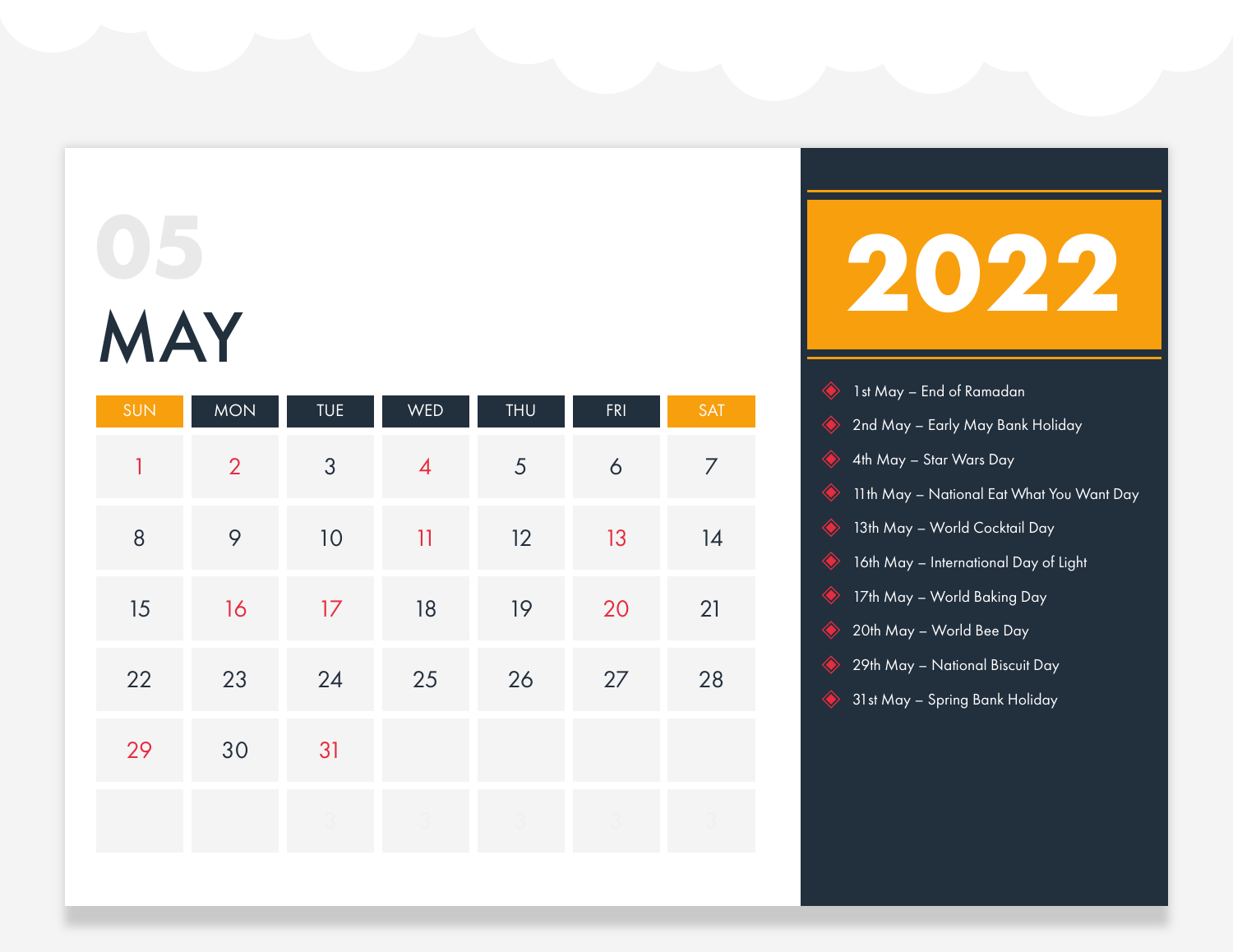### JUNE **06**

| <b>SUN</b> | <b>MON</b>       | <b>TUE</b>     | WED          | <b>THU</b>     | FRI | <b>SAT</b>     |
|------------|------------------|----------------|--------------|----------------|-----|----------------|
|            |                  |                | $\mathbf{1}$ | $\overline{2}$ | 3   | $\overline{4}$ |
| $\sqrt{5}$ | $\acute{\rm{o}}$ | $\overline{7}$ | $\,8\,$      | $\varphi$      | 10  | 11             |
| 12         | 13               | 14             | 15           | 16             | 17  | 18             |
| 19         | 20               | 21             | 22           | 23             | 24  | 25             |
| 26         | 27               | 28             | 29           | 30             |     |                |
|            |                  |                |              |                |     |                |

## **2022**

|                   | $\leftrightarrow$ 1st June – Global Day of Parents                       |
|-------------------|--------------------------------------------------------------------------|
|                   | $\diamondsuit$ 1st June - 30th - Pride Month                             |
|                   | 2nd June - Spring Bank Holiday                                           |
| $\Leftrightarrow$ | 3rd June – Platinum Jubilee Bank Holiday                                 |
|                   | 11th June - World Gin Day                                                |
|                   | 15th June - National Beer Day (UK)                                       |
|                   | $\diamondsuit$ 19th June - Father's Day                                  |
|                   | $\textcolor{blue}{\blacklozenge}$ 21 st June – International Day of Yoga |
|                   | 21st June - Summer Solstice                                              |
|                   | 21st June - Beginning of Summer                                          |
|                   | 22nd – 26th June – Glastonbury Festival                                  |
|                   | $\diamondsuit$ 25th June – Midsummer's Day                               |
|                   | 27th June – Wimbledon Starts (ends 10th July)                            |
|                   |                                                                          |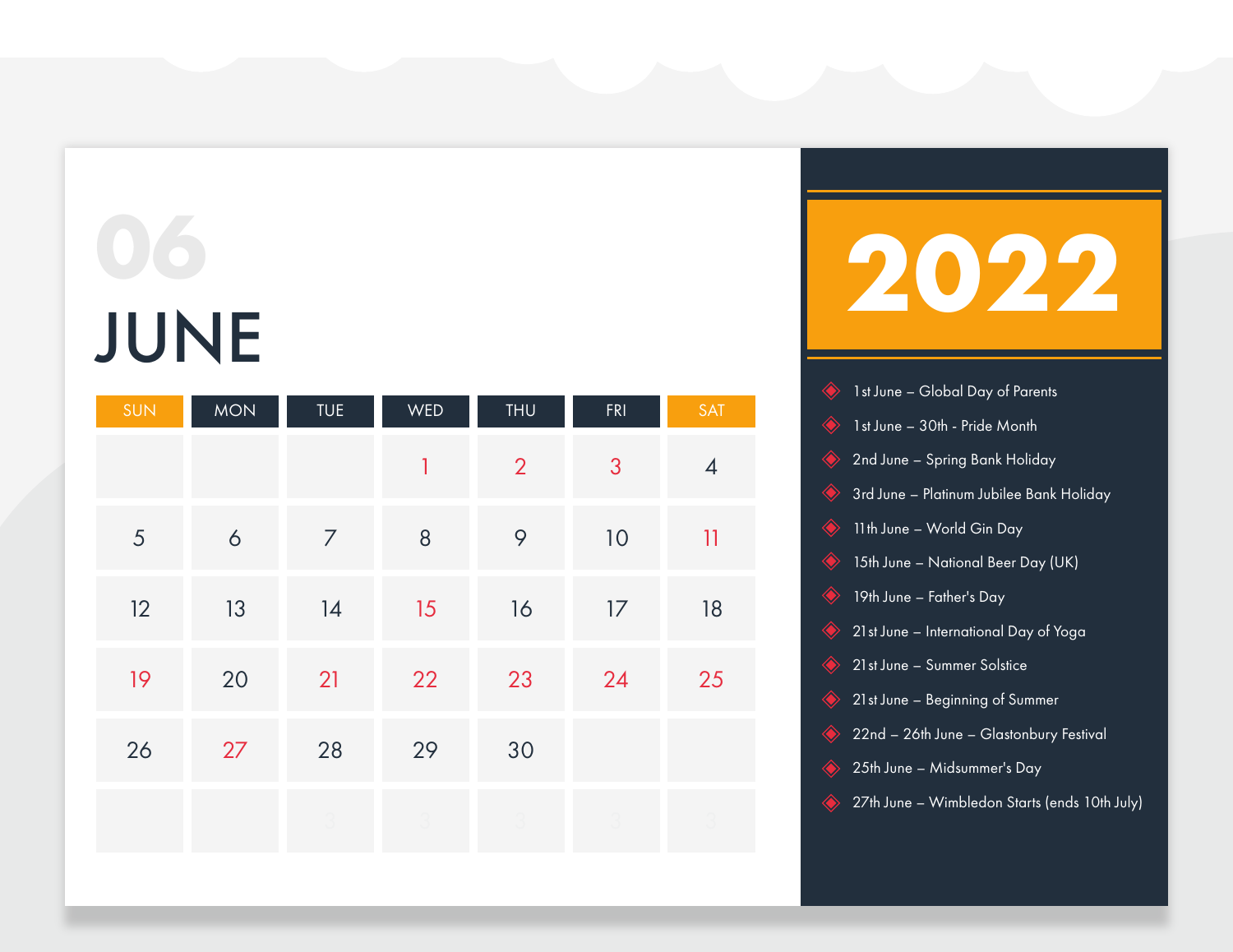### JULY **07**

| SUN        | <b>MON</b>     | <b>TUE</b> | WED              | <b>THU</b>     | FRI          | SAT            |
|------------|----------------|------------|------------------|----------------|--------------|----------------|
|            |                |            |                  |                | $\mathbf{1}$ | $\overline{2}$ |
| $\sqrt{3}$ | $\overline{4}$ | $\sqrt{5}$ | $\acute{\rm{o}}$ | $\overline{7}$ | $\,8\,$      | $\circ$        |
| $10$       | 11             | 12         | 13               | 14             | 15           | 16             |
| 17         | 18             | 19         | 20               | 21             | 22           | 23             |
| 24         | 25             | 26         | 27               | 28             | 29           | 30             |
| 31         |                |            |                  |                |              |                |



- 4th July American Independence Day ◈
- 7th July World Chocolate Day ◈
- 17th July World Emoji Day
- 25th July School Holidays (differs per school)
- 26th July Back to School ◈

(ends early September)

- 30th July Islamic New Year
- 30th July International Day of Friendship ◈
- ◆ 31st July National Avocado Day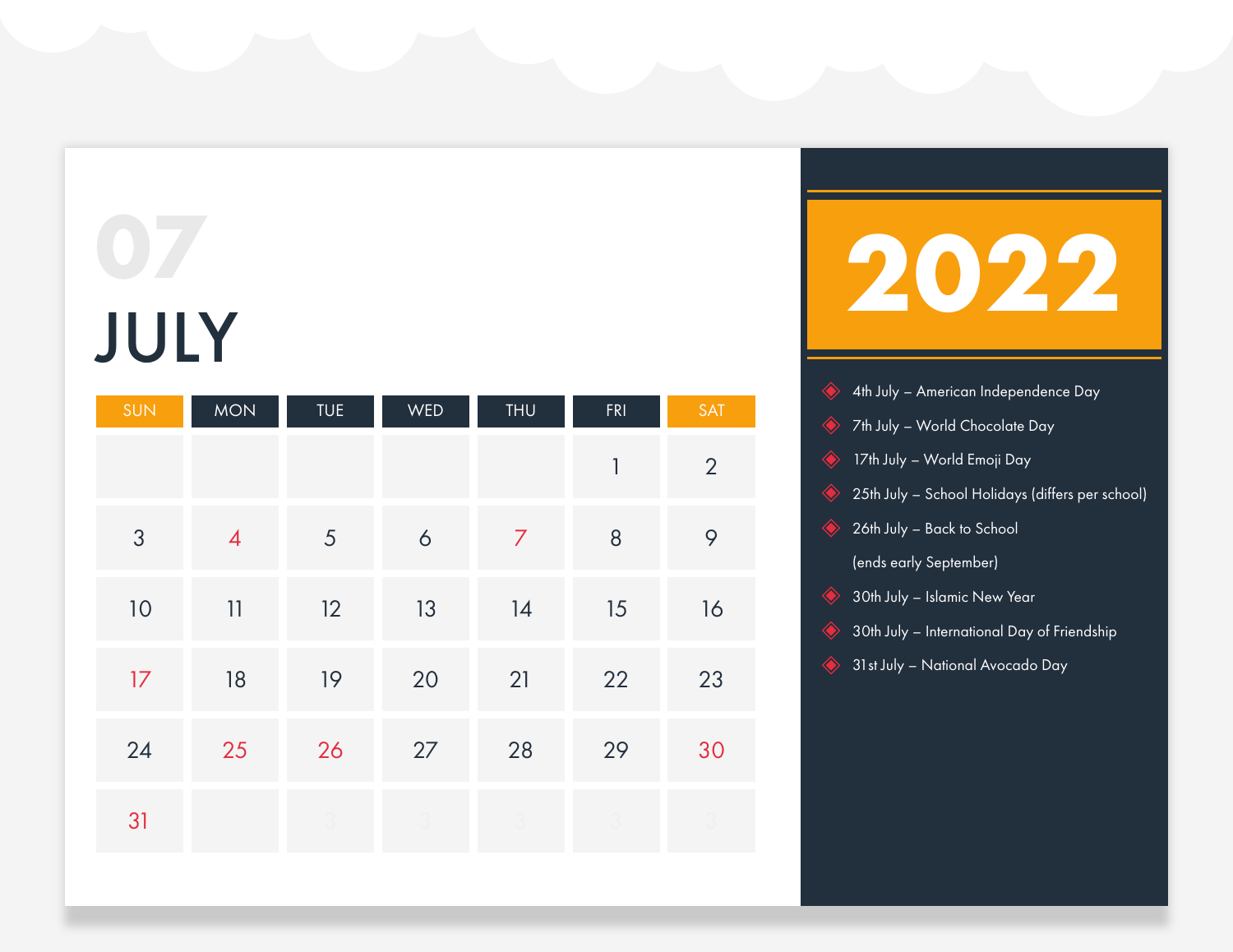# AUGUST

| <b>SUN</b>     | <b>MON</b>       | <b>TUE</b>     | WED            | <b>THU</b>                                        | FRI | <b>SAT</b>       |
|----------------|------------------|----------------|----------------|---------------------------------------------------|-----|------------------|
|                | $\mathbf{1}$     | $\overline{2}$ | $\mathfrak{S}$ | $\overline{4}$                                    | 5   | $\acute{\rm{o}}$ |
| $\overline{7}$ | $\boldsymbol{8}$ | 9              | 10             | $\left\vert \left\vert {}\right\vert \right\vert$ | 12  | 13               |
| 14             | 15               | 16             | $17\,$         | 18                                                | 19  | 20               |
| 21             | 22               | 23             | 24             | 25                                                | 26  | 27               |
| 28             | 29               | 30             | 31             |                                                   |     |                  |
|                |                  |                |                |                                                   |     |                  |



- 1st August Summer Bank Holiday (Scotland) ◈
- 5th August International Beer Day ◈
- 8th August International Cat Day ◈
- 9th August Book Lovers Day ◈
- 19th August World Photography Day ◈
- 25th August National Burger Day ◈
- 26th August National Dog Day ◈
- 29th August Summer Bank Holiday◈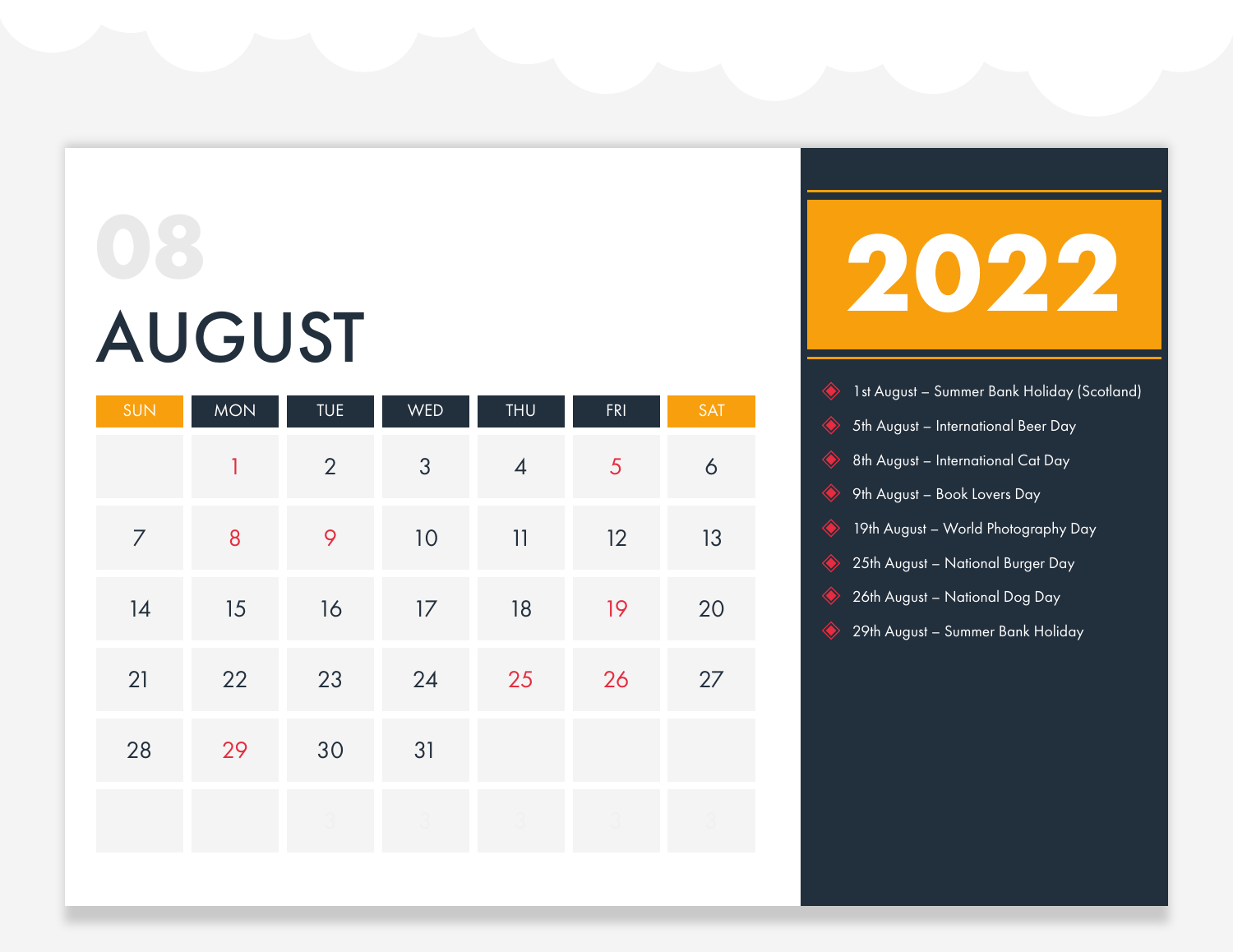#### SEPTEMBER **09**

| SUN            | <b>MON</b> | TUE            | WED            | THU          | FRI            | SAT        |
|----------------|------------|----------------|----------------|--------------|----------------|------------|
|                |            |                |                | $\mathbf{1}$ | $\overline{2}$ | $\sqrt{3}$ |
| $\overline{4}$ | 5          | $\ddot{\circ}$ | $\overline{7}$ | $\,8\,$      | 9              | 10         |
| 11             | 12         | 13             | 14             | 15           | 16             | 17         |
| 18             | 19         | 20             | 21             | 22           | 23             | 24         |
| 25             | 26         | 27             | 28             | 29           | 30             |            |
|                |            |                |                |              |                |            |

**2022**

- 1st September Autumn Begins ◈
- 5th September Back to School ◈

(differs per school)

- 6th September Read a Book Day ◈
- 12th September National Chocolate ◈ Milkshake Day
- 16th September World Guacamole Day ◈
- 27th September World Tourism Day◈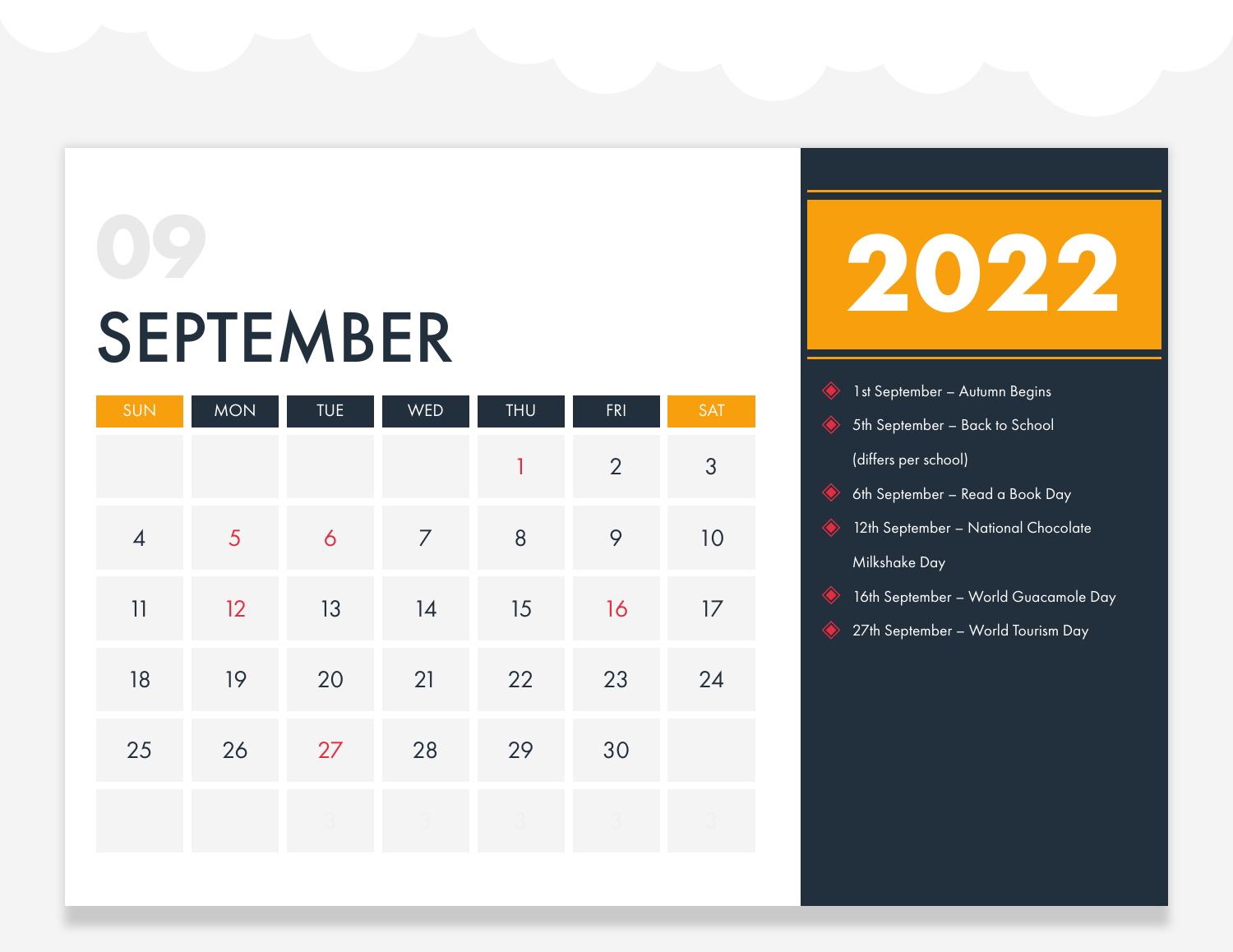## **OCTOBER**

| <b>SUN</b>     | <b>MON</b>     | TUE            | WED | <b>THU</b>  | FRI            | SAT          |
|----------------|----------------|----------------|-----|-------------|----------------|--------------|
|                |                |                |     |             |                | $\mathbf{1}$ |
| $\overline{2}$ | $\mathfrak{Z}$ | $\overline{4}$ | 5   | $\acute{o}$ | $\overline{7}$ | $\,8\,$      |
| 9              | 10             | 11             | 12  | 13          | 14             | 15           |
| 16             | $17\,$         | 18             | 19  | 20          | 21             | 22           |
| 23             | 24             | 25             | 26  | 27          | 28             | 29           |
| 30             | 31             |                |     |             |                |              |



- 1st 31st October Black History Month (UK) ◈
- 1st 31st October Breast Cancer

Awareness Month

- 1st 31st October Go Sober for October ◈ (Stopober)
- 1st October International Coffee Day  $\langle \rangle$
- 1st October World Vegetarian Day ◈
- 10th October World Mental Health Day
- 16th October World Food Day ◈
- 22nd October National Nut Day ◈
- 25th October World Pasta Day ◈
- 26th October National Pumpkin Day
- 29th October National Cat Day ◈
- 30th October BST ends ◈
- 31st October Halloween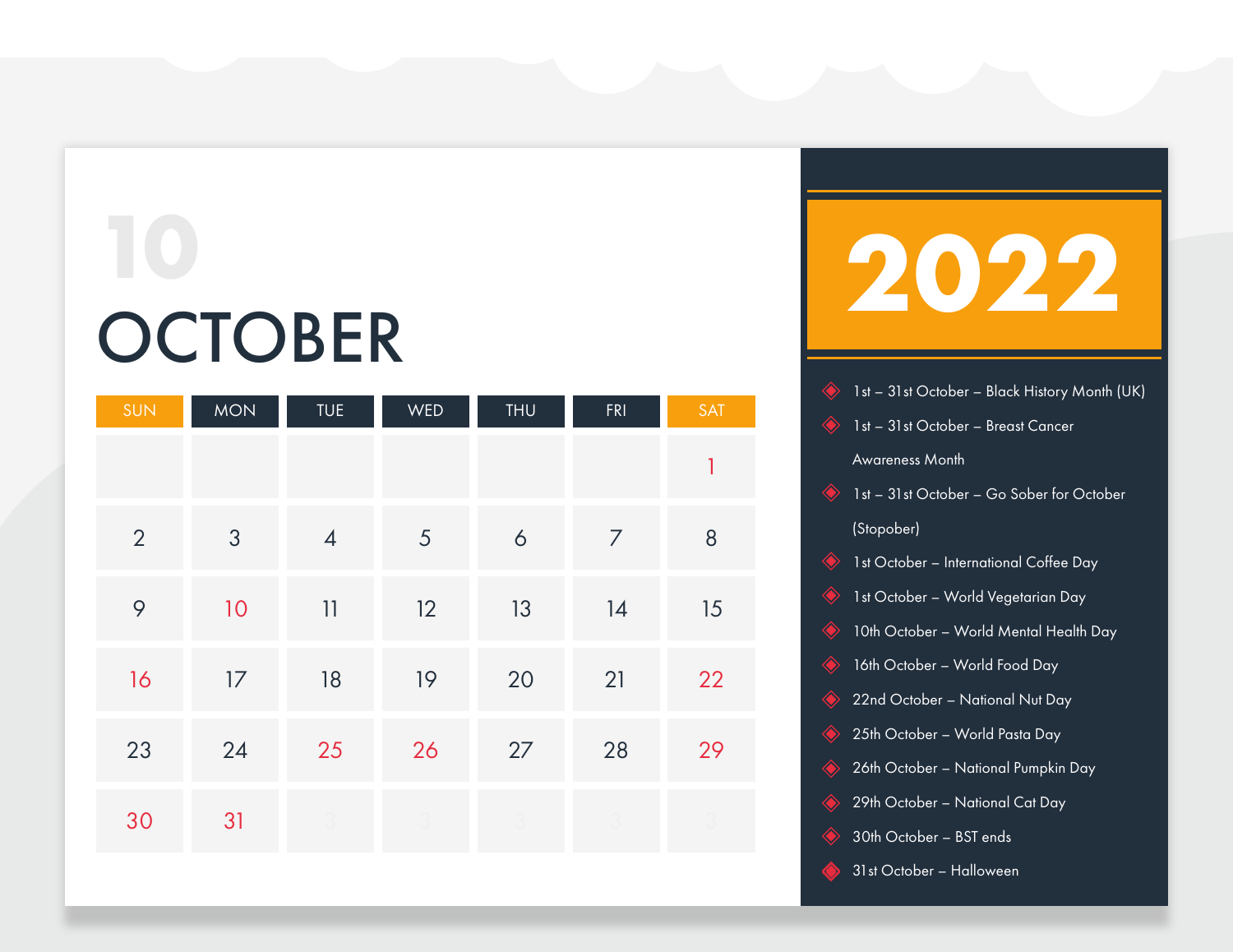#### NOVEMBER

**11**

| SUN                  | <b>MON</b>     | <b>TUE</b> | WED            | <b>THU</b>     | FRI             | SAT            |
|----------------------|----------------|------------|----------------|----------------|-----------------|----------------|
|                      |                | 1          | $\overline{2}$ | $\mathfrak{S}$ | $\pmb{4}$       | $\overline{5}$ |
| $\acute{\mathrm{o}}$ | $\overline{7}$ | $\,8\,$    | $\varphi$      | 10             | $\overline{11}$ | 12             |
| 13                   | 14             | 15         | 16             | 17             | 18              | 19             |
| 20                   | 21             | 22         | 23             | 24             | 25              | 26             |
| 27                   | 28             | 29         | 30             |                |                 |                |
|                      |                |            |                |                |                 |                |



| 1st - 30th November - Movember                |
|-----------------------------------------------|
| (Men's Health Awareness Month)                |
| Solar 1st November – World Vegan Day          |
| 5th November - Guy Fawkes Night               |
| 11th November - Remembrance Day               |
| 13th November - Remembrance Sunday            |
| 25th November - Black Friday                  |
| $\diamondsuit$ 28th – November – Cyber Monday |
| 30th November - St Andrew's Day               |
|                                               |